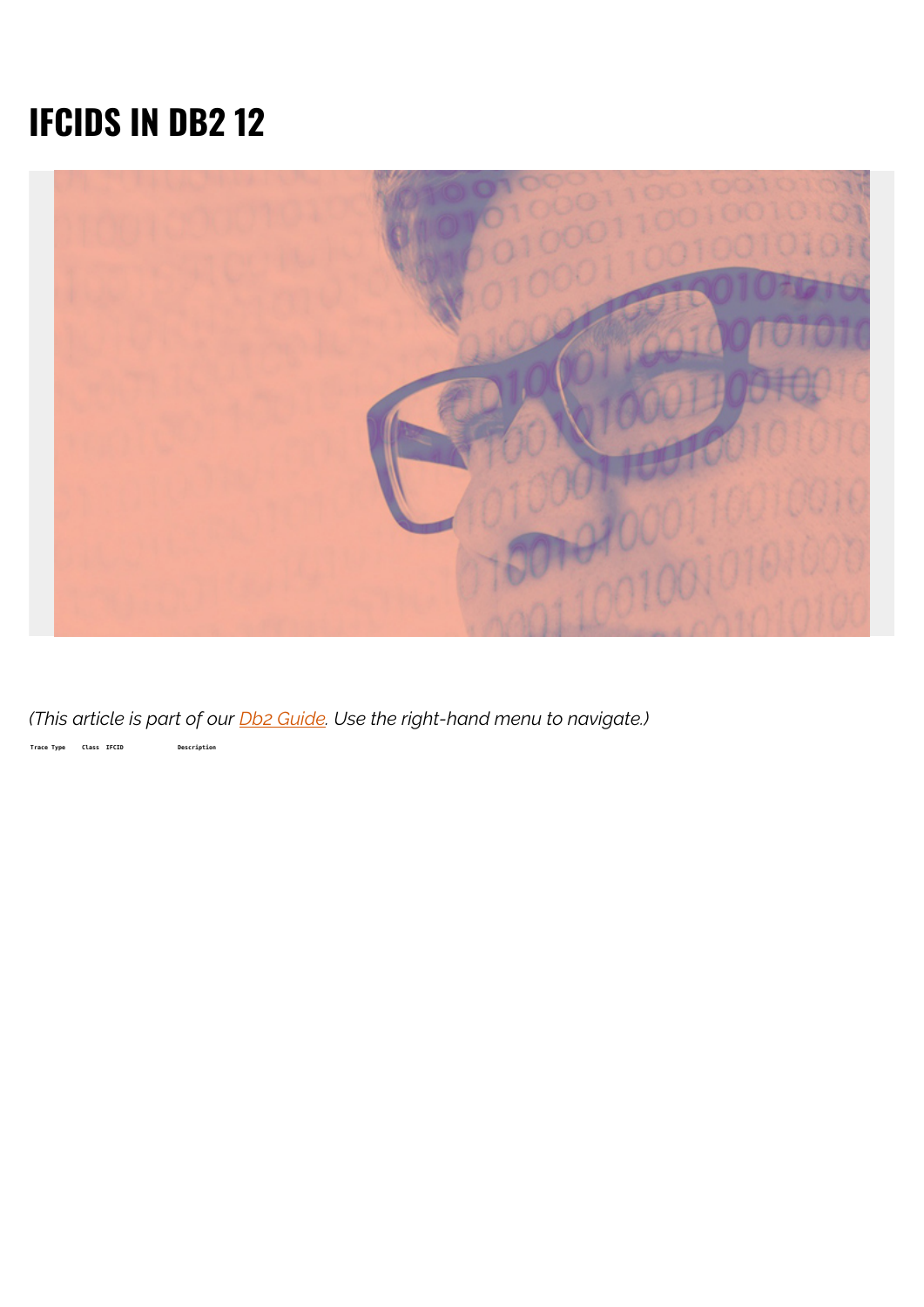|                | 3              | ALL ACCOUNTING                                                          |
|----------------|----------------|-------------------------------------------------------------------------|
| $\overline{1}$ | 106            | SYSTEM PARAMETERS IN EFFECT                                             |
|                | 200            | UDF ENTRY/EXIT SIGNAL                                                   |
|                | 239            | OVERFLOW FOR PACKAGE ACCOUNTING                                         |
|                | 200            | UDF ENTRY/EXIT SIGNAL                                                   |
| 2              | 232            | DB2 THREAD ENTRY/EXIT SIGNAL                                            |
|                | 6              | BEGINNING OF A READ 1/0 OPERATION                                       |
|                | $\overline{7}$ | CC AFTER READ I/O OPERATION                                             |
|                | 8              | BEGINNING OF SYNCHRONOUS WRITE I/O                                      |
|                | 9              | CC OF SYNC OR ASYNC WRITE I/O                                           |
|                | 32             | BEGIN OF WAIT FOR LOG MANAGER                                           |
|                | 33             | END OF WAIT FOR LOG MANAGER                                             |
|                | 44             | LOCK SUSPEND OR IDENTITY CALL IRLM                                      |
|                | 45             | LOCK RESUME                                                             |
|                | 51             | SHARED LATCH RESUME. SERVICEABILITY                                     |
|                | 52             | SHARED LATCH WAIT. SERVICEABILITY                                       |
|                | 56             | ECXL. LATCH WAIT. SERVICEABILITY                                        |
|                | 57             | EXCL. LATCH RESUME. SERVICEABILITY                                      |
|                | 117            | BEGIN THREAD WAIT TIME FOR LOG I/O                                      |
|                | 118            | END THREAD WAIT TIME FOR LOG I/O                                        |
|                | 127            | AGENT READY TO SUSPEND PAGE WAIT                                        |
| R              | 128            | PAGE REQUESTOR RESUMED BY I/O UNIT                                      |
|                | 170            | SUSPEND FOR SYNC EXEC. N UNIT SWITCH                                    |
|                | 171            | RESUME AGENT WAITING DB2 SERV. TASK                                     |
|                | 174            | BEGIN ARCHIVE LOG MODE (QUIESCE)                                        |
|                | 175            | END ARCHIVE LOG MODE (QUIESCE)                                          |
|                | 213            | BEGIN OF WAIT FOR CLAIM REQUEST                                         |
|                | 214            | END OF WAIT FOR CLAIM REQUEST                                           |
|                | 215            | BEGIN OF WAIT FOR DRAIN REQUEST                                         |
|                | 216            | END OF WAIT FOR DRAIN REQUEST                                           |
|                | 226            | BEGIN OF SUSPEND FOR PAGE LATCH                                         |
|                | 227            | END OF SUSPEND FOR PAGE LATCH                                           |
|                | 242            | BEGIN WAIT FOR SCHED. STORED PROC.                                      |
|                | 243            | END WAIT FOR SCHED. STORED PROC.                                        |
|                | 313            | MESSAGES FOR LONG-RUNNING URS.                                          |
|                | 382            | SUSPEND OPERATIOINS FOR PARALLEL TASK SYNC                              |
|                | 383            | RESUME OPERATIOINS AFTER PARALLEL TASK SYNC                             |
| 4              | 151            | USER-DEFINED ACCOUNTING TRACE                                           |
| 5              | 187            | ENTRY TO AND EXIT FROM IFI                                              |
|                | 200            | DB2 THREAD ENTRY/EXIT SIGNAL                                            |
| 7              | 232            | FOR PACKAGE/DBRM LEVEL ACCOUNTING                                       |
|                | 240            | EVENT SIGNAL FOR PACKAGE ACCOUNTING                                     |
|                | 6              | BEGINNING OF A READ I/O OPERATION                                       |
|                | $\overline{7}$ | CC AFTER READ I/O OPERATION                                             |
|                | 8              | BEGINNING OF SYNCHRONOUS WRITE I/O                                      |
|                | q              | CC OF SYNC OR ASYNC WRITE I/O                                           |
|                | 32             | BEGIN OF WAIT FOR LOG MANAGER                                           |
|                | 33             | END OF WAIT FOR LOG MANAGER                                             |
|                | 44             | LOCK SUSPEND OR IDENTITY CALL IRLM                                      |
|                | 45             | LOCK RESUME                                                             |
|                | 51             | SHARED LATCH RESUME. SERVICEABILITY                                     |
|                | 52             | SHARED LATCH WAIT. SERVICEABILITY<br>EXCL. LATCH WAIT. SERVICEABILITY   |
|                |                |                                                                         |
|                | 56             |                                                                         |
|                | 57             | EXCL. LATCH RESUME. SERVICEABILITY                                      |
|                | 117            | BEGIN THREAD WAIT TIME FOR LOG I/O                                      |
|                | 118            | END THREAD WAIT TIME FOR LOG I/O                                        |
| g              | 127            | AGENT READY TO SUSPEND PAGE WAIT                                        |
|                | 128<br>170     | PAGE REQUESTOR RESUMED BY I/O UNIT                                      |
|                | 171            | SUSPEND FOR SYNC EXEC.N UNIT SWITCH                                     |
|                | 174            | RESUME AGENT WAITING DB2 SERV. TASK<br>BEGIN ARCHIVE LOG MODE (QUIESCE) |
|                | 175            | END ARCHIVE LOG MODE (QUIESCE)                                          |
|                | 213            | BEGIN OF WAIT FOR CLAIM REQUEST                                         |
|                | 214            | END OF WAIT FOR CLAIM REQUEST                                           |
|                | 215            | BEGIN OF WAIT FOR DRAIN REQUEST                                         |
|                | 216            | END OF WAIT FOR DRAIN REQUEST                                           |
|                | 226            | BEGIN OF SUSPEND FOR PAGE LATCH                                         |
|                | 227            | END OF SUSPEND FOR PAGE LATCH                                           |
|                | 241            | BEGIN/END SUSPENSION OF PACK/DBRM                                       |
|                | 242            | BEGIN WAIT FOR SCHED. STORED PROC.                                      |
|                | 243            | END WAIT FOR SCHED. STORED PROC.                                        |
|                | 382            | SUSPEND OPERATIOINS FOR PARALLEL TASK SYNC                              |
|                | 383            | RESUME OPERATIOINS AFTER PARALLEL TASK SYNC                             |
| 10             | 339            | PACKAGE DETAIL                                                          |
| $\mathbf{1}$   | 140            | AUTHORIZATION FAILURES                                                  |
| 2<br>3         | 141<br>142     | EXPLICIT GRANT AND REVOKES                                              |
|                | 143            | CREATES, ALTERS, DROPS - AUDIT                                          |
| 4<br>5         | 144            | FIRST ATTEMPTED WRITE AUDITED OBJ.<br>FIRST ATTEMPTED READ AUDITED OBJ. |
| 6              | 145            | AUDIT LOG RECORD OF SOME SQL STMTS                                      |
|                | 55             | ISSUANCE OF SET CURRENT SQLID                                           |
|                | 83             | END IDENTIFY REQUEST                                                    |
| 7              | 87             | ENDING OF SIGNON REQUEST                                                |
|                | 169            | DISTRIBUTED AUTHID TRANSLATION                                          |
|                | 312            | DCE SECURITY                                                            |
|                | 23             | UTILITY START INFORMATION                                               |
|                | 24             | UTILITY OBJECT OR PHASE CHANGE                                          |
| 8              | 25             | UTILITY END INFORMATION                                                 |
|                | 219            | LISTDEF DATA SET INFORMATION                                            |
|                | 220            | UTILITY OUTPUT DATA SET INFORMATION                                     |
| 9<br>11        | 146<br>361     | USER-DEFINED AUDIT TRACE<br>AUDIT ADMINISTRATIVE AUTHORITIES            |

ACCOUNTING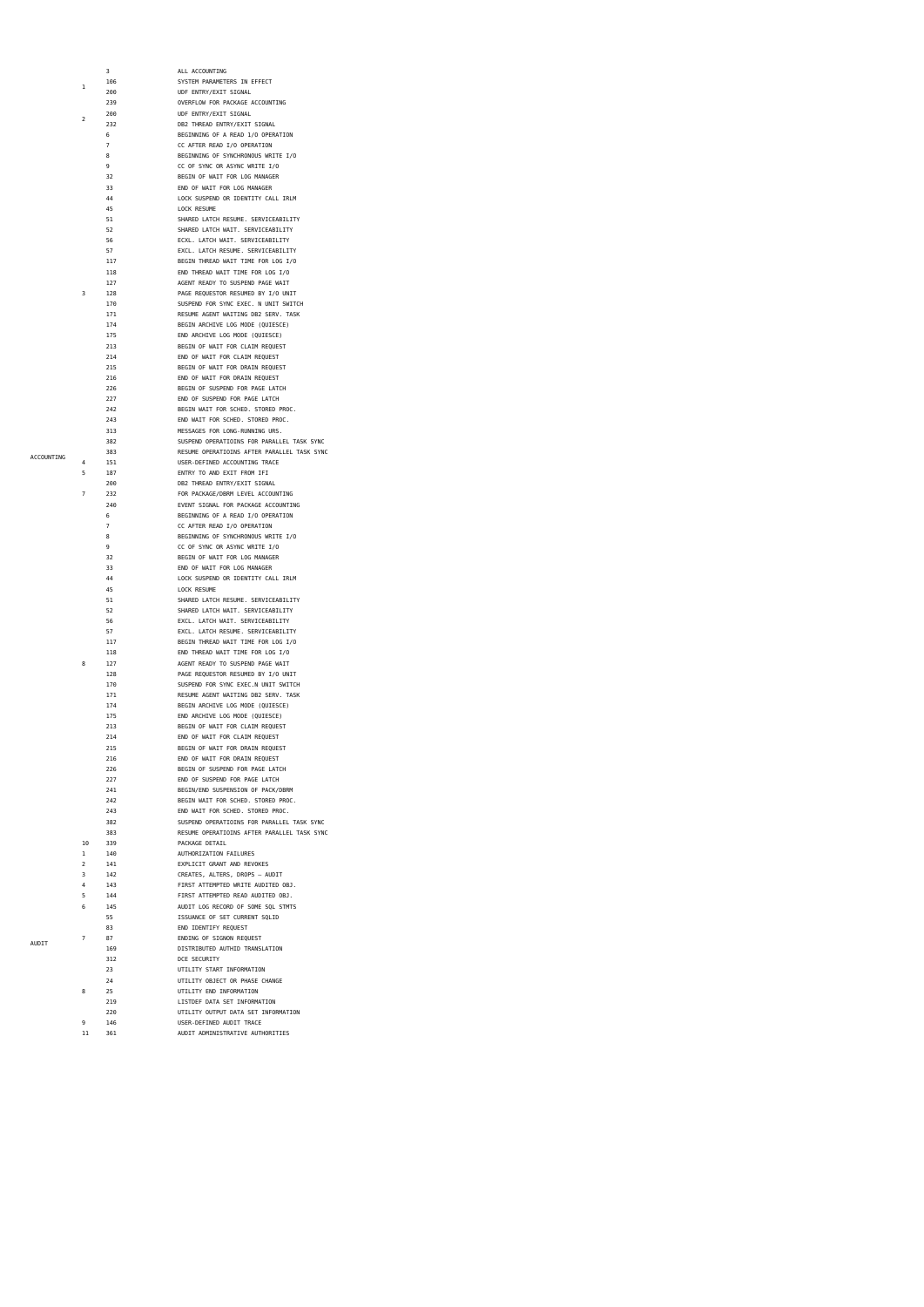|                | $\mathbf{1}$   | SYSTEM SERVICES                                                        |
|----------------|----------------|------------------------------------------------------------------------|
|                | $\mathcal{P}$  | DATABASE SERVICES                                                      |
|                | 106            | SYSTEM PARAMETERS IN EFFECT                                            |
|                | 124            | CURRENT SQL STATEMENT                                                  |
|                | 129            | VSAM CI'S - DB2 RECOVER LOG                                            |
|                | 147            | SUMMARY THREAD STATUS RECORD                                           |
| $\overline{1}$ | 148<br>149     | DETAILED THREAD STATUS RECORD                                          |
|                | 150            | LOCK INFORMATION FOR A RESOURCE<br>LOCK INFORMATION FOR AN AGENT IFCID |
|                | 202            | SYSTEM PARAMETERS                                                      |
|                | 230            | DATA SHARING GLOBAL STATISTICS                                         |
|                | 254            | GROUP BUFFER POOL USAGE                                                |
|                | 306            | LOG RECORD RETRIEVAL                                                   |
|                | 316            | PREPARED STMT. CACHE STATISTICS                                        |
|                | 317            | PREPARED STMT. CACHE STMT. TEXT                                        |
| $\overline{2}$ | 232            | DB2 THREAD ENTRY EXIT SIGNAL                                           |
|                | 6              | BEGINNING OF A READ I/O OPERATION                                      |
|                | $\overline{7}$ | CC AFTER READ I/O OPERATION                                            |
|                | 8              | BEGINNING OF A SYNCHRONOUS WRITE I/O                                   |
|                | q              | CC OF A SYN OR ASYNC WRITE I/O                                         |
|                | 32<br>33       | BEGIN OF WAIT FOR LOG MANAGER<br>END OF WAIT FOR LOG MANAGER           |
|                | 44             | LOCK SUSPEND OR IDENTIFY CALL IRLM                                     |
|                | 45             | LOCK RESUME                                                            |
|                | 51             | SHARED LATCH RESUME. SERVICEABILITY                                    |
|                | 52             | SHARED LATCH WAIT. SERVICEABILITY                                      |
|                | 56             | EXCL. LATCH WAIT. SERVICEABILITY                                       |
|                | 57             | EXCL. LATCH RESUME. SERVICEABILITY                                     |
|                | 117            | BEGIN THREAD WAIT TIME FOR LOG I/O                                     |
|                | 118            | END THREAD WAIT TIMR FOR LOG I/O                                       |
| R              | 127            | AGENT READY TO SUSPEND PAGE WAIT                                       |
|                | 128            | PAGE REQUESTOR RESUMED BY I/O UNIT                                     |
|                | 170            | SUSPEND FOR SYNC EXEC. UNIT SWITCH                                     |
|                | 171            | RESUME AGENT WAITING DB2 SERV. TSK                                     |
|                | 174            | BEGIN ARCHIVE LOG MODE (QUIESCE)                                       |
|                | 175            | END ARCHIVE LOG MODE (QUIESCE)<br>BEGIN OF WAIT FOR CLAIM REQUEST      |
|                | 213<br>214     | END OF WAIT FOR CLAIM REQUEST                                          |
|                | 215            | BEGIN OF WAIT FOR DRAIN REQUEST                                        |
|                | 216            | END OF WAIT FOR DRAIN REQUEST                                          |
|                | 226            | BEGIN OF SUSPEND FOR PAGE LATCH                                        |
|                | 227            | END OF SUSPEND FOR PAGE LATCH                                          |
|                | 242            | BEGIN WAIT FOR SCHED. STORED PROC.                                     |
|                | 243            | END WAIT FOR SCHED. STORED PROC.                                       |
|                | 382            | SUSPEND OPERATIOINS FOR PARALLEL TASK SYNC                             |
|                | 383            | RESUME OPERATIOINS AFTER PARALLEL TASK SYNC                            |
| 4              | 155            | USER-DEFINED MONITOR TRACE                                             |
| 5              | 187            | ENTRY OR EXIT TO IFI                                                   |
| 6              | 185            | DATA CAPTURE INFORMATION                                               |
| 7              | 232<br>232     | DB2 THREAD ENTRY/EXIT SIGNAL<br>FOR PACKAGE/DBRM-LEVEL ACCOUNTING      |
|                | 240            | EVENT SIGNAL FOR PACKAGE ACCOUNTING                                    |
|                | 6              | BEGINNING OF A READ I/O OPERATION                                      |
|                | $\overline{7}$ | CC AFTER READ I/O OPERATION                                            |
|                | $\mathbf{a}$   | BEGINNING OF SYNCHRONOUS WRITE I/O                                     |
|                | q              | CC OF SYN OR ASYNC WRITE I/O                                           |
|                | 32             | BEGIN OF WAIT FOR LOG MANAGER                                          |
|                | 33             | END OF WAIT FOR LOG MANAGER                                            |
|                | 44             | LOCK SUSPEND OR IDENTIFY CALL IRLM                                     |
|                | 45             | LOCK RESUME                                                            |
|                | 51             | SHARED LATCH RESUME. SERVICEABILITY                                    |
|                | 52<br>56       | SHARED LATCH WAIT. SERVICEABILITY<br>EXCL. LATCH WAIT. SERVICEABILITY  |
|                | 57             | EXCL. LATCH RESUME. SERVICEABILITY                                     |
|                | 117            | BEGIN THREAD WAIT TIME FOR LOG I/O                                     |
|                | 118            | END THREAD WAIT TIME FOR LOG I/O                                       |
|                | 127            | AGENT READY TO SUSPEND PAGE WAIT                                       |
| 8              | 128            | PAGE REQUESTOR RESUMED BY I/O UNIT                                     |
|                | 170            | SUSPEND FOR SYNC EXEC. UNIT SWITCH                                     |
|                | 171            | RESUME AGENT WAITING DB2 SERV.TSK                                      |
|                | 174            | BEGIN ARCHIVE LOG MODE (QUIESCE)                                       |
|                | 175            | END ARCHIVE LOG MODE (QUIESCE)                                         |
|                | 213            | BEGIN OF WAIT FOR CLAIM REQUEST                                        |
|                | 214<br>215     | END OF WAIT FOR CLAIM REQUEST                                          |
|                | 216            | BEGIN OF WAIT FOR DRAIN REQUEST<br>END OF WAIT FOR DRAIN REQUEST       |
|                | 226            | BEGIN OF SUSPEND FOR PAGE LATCH                                        |
|                | 227            | END OF SUSPEND FOR PAGE LATCH                                          |
|                | 241            | BEGIN/END SUSPENSION OF PACK/DBRM                                      |
|                | 242            | BEGIN WAIT FOR SCHED. STORED PROC.                                     |
|                | 243            | END WAIT FOR SCHED. STORED PROC.                                       |
|                | 382            | SUSPEND OPERATIOINS FOR PARALLEL TASK SYNC                             |
|                | 383            | RESUME OPERATIOINS AFTER PARALLEL TASK SYNC                            |
| 9              | 124            | ENABLE STATEMENT LEVEL ACCOUNTING                                      |
| 10             | 339            | PACKAGE DETAIL                                                         |
|                | 316            | CACHED STATEMENT STATISTICS                                            |
| 29             | 318            | CACHED STATEMENT STATISTICS                                            |
|                | 400            | STATIC SQL IN EDM POOK STATISTICS                                      |
|                | 401            | STATIC SQL IN EDM POOK STATISTICS                                      |

MONITOR

 $\begin{array}{c} 4 \\ 5 \\ 6 \\ 7 \end{array}$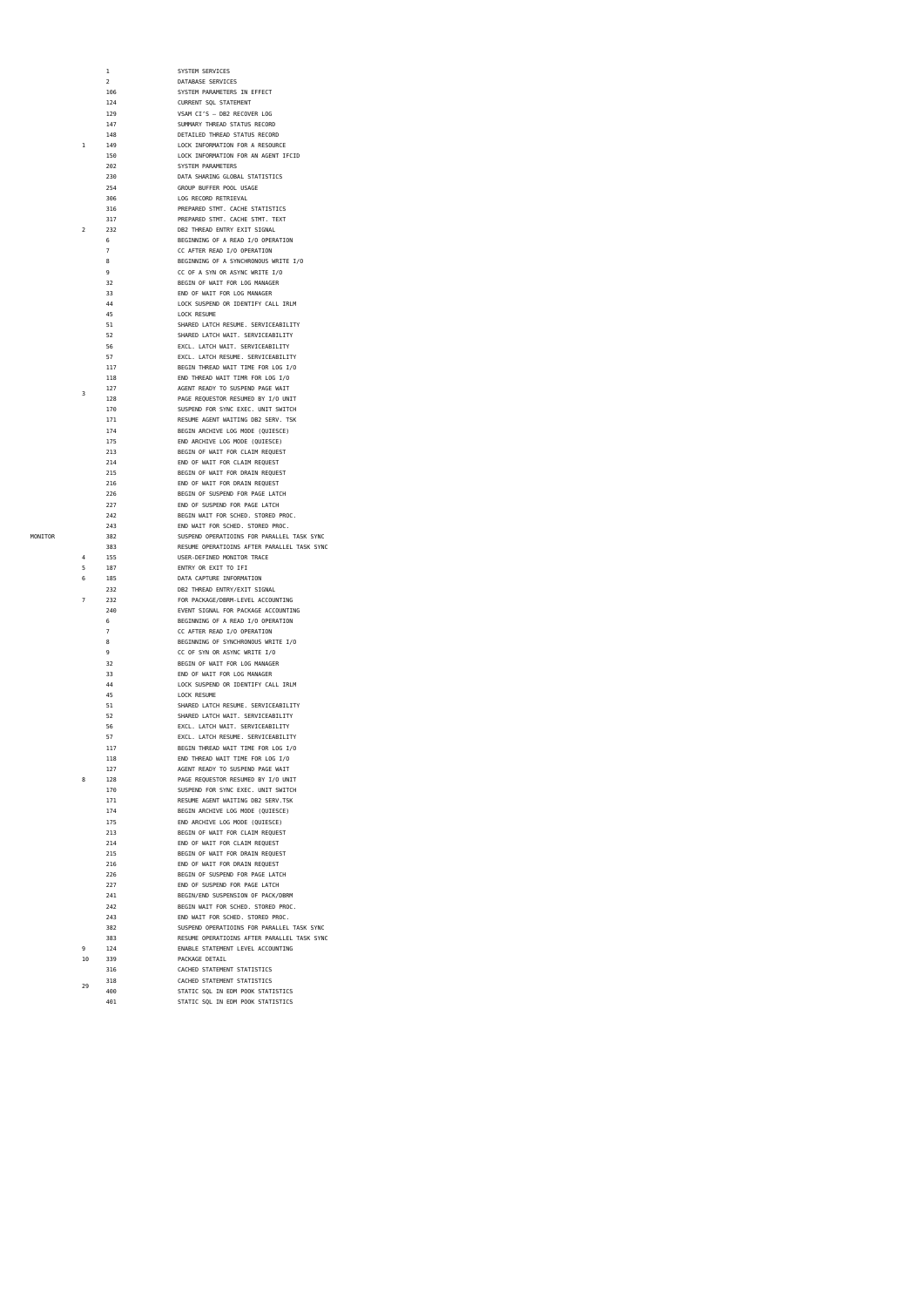1 SYSTEM SERVICES<br>2 DATABASE SERVICI DATABASE SERVICES 31 EDM POOL FULL CONDITION 42 A CHECKPOINT STARTED<br>43 A CHECKPOINT ENDED 43<br>
43<br>
A CHECKPOINT ENDED<br>
77<br>
ENDING OF AN END ON<br>
BEGINNING OF AN END ON<br>
BEGINNING OF AN END O<br>
ENDING OF AN END O<br>
DETECTION OF SHORT<br>
DETECTION OF SHORT BEGINNING OF END OF MEMORY REQUEST 77 ENDING OF AN END OF MEMORY REQUEST 78 BEGINNING OF AN END OF TASK REQUEST **ENDING OF AN END OF TASK REQUEST** 102 DETECTION OF SHORT ON STORAGE<br>103 SETTING OFF OF SHORT ON STORAGE 103 SETTING OFF OF SHORT ON STORAGE<br>105 105 INTERNAL DBID OBID TO DB/TS 105 INTERNAL DBID OBID TO DB/TS 106 SYSTEM PARAMETERS IN EFFECT<br>187 DATA SET OPEN/CLOSE TNEORMA DATA SET OPEN/CLOSE INFORMATION 153 USER-DEFINED EXCEPT-CONDITION TRACE 3 ALL ACCOUNTING 68 BEGINNING OF A ROLLBACK REQUEST ENDING OF A ROLLBACK REQUEST<br>70 BEGIN COMMIT PHASE 2 REQUEST BEGIN COMMIT PHASE 2 REQUEST T1 END COMMIT PHASE 2 REQUEST<br>72 BEGINNING OF CREATE THREAD 72 BEGINNING OF CREATE THREAD REQUEST 73 ENDING OF A CREATE THREAD REQUEST 74 BEGINNING OF A TERM. THREAD REQUEST ENDING OF A TERM. THREAD REQUEST 80 BEGINNING OF AN ESTABLISH EXIT REQ.<br>81 BINDING OF AN ESTABLISH EXIT REQUEST ENDING OF AN ESTABLISH EXIT REQUEST 82 BEGIN IDENTIFY REQUEST<br>83 END INDENTIFY REQUEST END INDENTIFY REQUEST 84 BEGIN PHASE 1 COMMIT REQUEST<br>85 END PHASE 1 COMMIT REQUEST<br>86 BEGINNING OF SIGNON REQUEST<br>87 ENDING OF SIGNON REQUEST 85 END PHASE 1 COMMIT REQUEST 86 BEGINNING OF SIGNON REQUEST 87 ENDING OF SIGNON REQUEST<br>88 BEGINNING OF A SYNC REQUI<br>89 ENDING OF A SYNC REQUEST BEGINNING OF A SYNC REQUEST 89 ENDING OF A SYNC REQUEST<br>106 SYSTEM PARAMETERS IN EFF<br>174 BEGIN ARCHIVE LOG MODE ( 106 SYSTEM PARAMETERS IN EFFECT 174 BEGIN ARCHIVE LOG MODE (QUIESCE) 175 END ARCHIVE LOG MODE (QUIESCE)<br>22 MINIPLANS GENERATED MINIPLANS GENERATED 53 END OF DESCR., COMMIT, RLBCK OR ERR<br>55 ESS END OF SOL STATEMENT SQLTD<br>59 END OF SOL STATEMENT EXEC.<br>57 END OF SOL STATEMENT EXEC.<br>57 START OF DELECT SQL STATEMENT EXEC.<br>57 START OF DRERT, UPDATE, DELET SQLTD<br>52 ISSUANCE OF SET CURRENT SQLID END OF SOL STATEMENT EXECUTION 59 START OF FETCH SQL STATEMENT EXEC. 60 START OF SELECT SQL STATEMENT EXEC. START OF INSERT, UPDATE, DELETE SOL 62<br>62 START OD DDL STATEMENT EXECUTION<br>63<br>64 START PREPARE SOL STATEMENT EXEC<br>65 START PEN CURSOR STATIC/DYN SQL SOL STATEMENT TO BE PARSED 64 START PREPARE SQL STATEMENT EXEC. 65 START OPEN CURSOR STATIC/DYN SQL EXAMPLE START CLOSE CURSOR STATIC/DYN SQL<br>92 START AN ACCESS METHOD SERVICES 92<br>
92 START AN ACCESS METHOD SERVICES<br>
95 SORT STARTED<br>
96 SORT ENDED SORT STARTED 96 SORT ENDED<br>97 ACCESS METH .<br>ACCESS METHOD SERVICES CMD COMPL. 106 SYSTEM PARAMETERS IN EFFECT 112 ATTRIBUTES PLAN AFTER THREAD ALLOC<br>177 SUCCESSFUL PACKAGE ALLOCATION 177 SUCCESSFUL PACKAGE ALLOCATION 233 START/END CALL TO USER ROUTINE 237 SET CURRENT DEGREE INFORMATION<br>272 ASSOCIATE LOCATORS INFORMATION ASSOCIATE LOCATORS INFORMATION 273 ALLOCATE LOCATORS INFORMATION<br>224 FUNCTION RESOLUTION INFORMATIO FUNCTION RESOLUTION INFORMATION 325 START/END TRIGGER ACTIVATION<br>359 START/END TRIGGER ACTIVATION 350 COMPLETE SQL STATEMENT 6 BEGINNNG OF A READ I/O OPERATION 7 COMPLETION CODE AFTER READ I/O BEGINNING OF SYNCHRONOUS WRITE I/O 9 CC OF SYN OR ASYNC WRITE I/O<br>10 BEGINNING OF ASYNC WRITE I/O BEGINNING OF ASYNC WRITE I/O 29 START EDM I/O REQ. LOAD DBD OR CT<br>20 END OF EDM I/O REQUEST<br>205 INTERNAL DBID OBID TO DB/TS 30 END OF EDM I/O REQUEST 105 INTERNAL DBID OBID TO DB/TS 106 SYSTEM PARAMETERS IN EFFECT<br>107 DATA SET OPEN/CLOSE INFORMA DATA SET OPEN/CLOSE INFORMATION 127 AGENT READY TO SUSPEND PAGE WAIT<br>128 PAGE REQUESTOR RESUMED BY I/O UN PAGE REQUESTOR RESUMED BY I/O UNIT 226 BEGIN OF SUSPEND FOR PAGE LATCH<br>227 END OF SUSPEND FOR PAGE LATCH END OF SUSPEND FOR PAGE LATCH ERECTED OF SOSTEND TON TRUE ENTERTY. 33 END OF WAIT FOR LOG MANAGER 1946 LOG MANAGER WAIT FOR READ I/O BEGIN<br>35 LOG MANAGER WAIT FOR READ I/O BEGIN<br>1966 LOG MANAGER WAIT FOR NON-I/O BEGIN<br>37 LOG MANAGER WAIT FOR NON-I/O END 35 LOG MANAGER WAIT FOR READ I/0 END 36 LOG MANAGER WAIT FOR NON-I/O BEGIN 37 LOG MANAGER WAIT FOR NON-I/O END 38 LOG MGR WAIT ACT. LOG WRITE BEGIN 39 LOG MGR WAIT ACT. LOG WRITE I/O END 40 LOG MANAGER ARCHIVE WRITE I/O BEGIN LOG MANAGER ARCHIVE WRITE I/O END 104 LOG DATA SET MAPPING<br>106 SYSTEM PARAMETERS IN I 106 SYSTEM PARAMETERS IN EFFECT 114 START ARCHIVE READ I/O WAIT 115 END READ ARCHIVE I/O WAIT ON DASD 116 END READ ARCHIVE I/O WAIT ON TAPE 117 BEGIN ARCHIVE READ 118 END ARCHIVE READ 119 BSDS WRITE I/O BEGINNING 120 BSDS WRITE I/O END 228 START ARCHIVE ALLOCATION WAIT 229 END ARCHIVE ALLOCATION WATT 20 LOCKING SUMMARY<br>44 LOCK SUSPEND OR 44 LOCK SUSPEND OR AN ID. CALL TO IRLM LOCK RESUME 105 INTERNAL DBID OBID TO DB/TS<br>106 SYSTEM PARAMETERS IN EFFECT SYSTEM PARAMETERS IN EFFECT 107 DATA SET OPEN/CLOSE INFORMATION 172 UNITS OF WORK INVOLVED IN DEADLOCK<br>196 LOCK TIMEOUT DETAILS LOCK TIMEOUT DETAILS 213 BEGINNING OF WAIT FOR DRAIN LOCK<br>214 END OF WAIT FOR DRAIN LOCK 214 END OF WAIT FOR DRAIN LOCK 218 SUMMARY OF LOCK AVOIDANCE TECHNIQUE 337 LOCK ESCALATION OCCURED

3

4

5

6

1

 $\overline{2}$ 

**PERFORMANCE**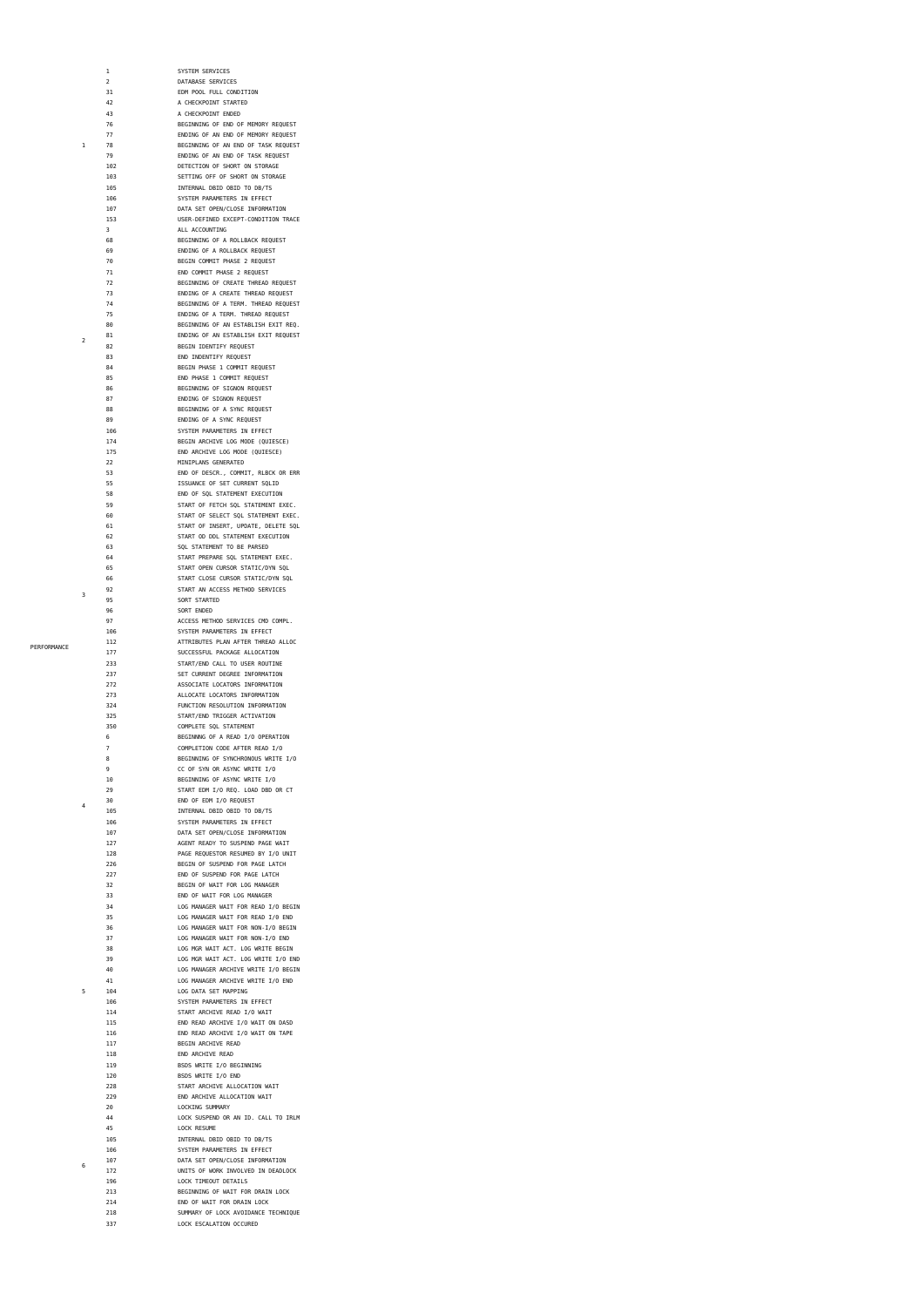| 7  | 21         | DETAIL LOCK REQ FROM IRLM                                           |
|----|------------|---------------------------------------------------------------------|
|    | 105        | INTERNAL DBID OBID TO DB/TS                                         |
|    | 106        | SYSTEM PARAMETERS IN EFFECT                                         |
|    | 107        | DATA SET OPEN/CLOSE INFORMATION                                     |
|    | 199        | BUFFER POOL DATA SET STATISTICS                                     |
|    | 223        | DETAIL OF LOCK AVOIDANCE TECHNIQUE                                  |
|    |            |                                                                     |
|    | 13         | INPUT TO HASH SCAN                                                  |
|    | 14         | END OF HASH SCAN                                                    |
|    | 15         | INPUT MATCH./NON-MATCH INDEX SCAN                                   |
|    | 16         | INPUT TO THE FIRST INSERT                                           |
|    | 17         | INPUT TO SEQUENTIAL SCAN                                            |
|    | 18         | END INDEX SCAN, INSERT, SEQ. SCAN                                   |
|    | 105        | INTERNAL DBID OBID TO DB/TS                                         |
| g  | 106        | SYSTEM PARAMETERS IN EFFECT                                         |
|    | 107        | DATA SET OPEN/CLOSE INFORMATION                                     |
|    | 125        | RID LIST PROCESSING USAGE                                           |
|    | 221        | PARALLEL DEGREE FOR PARALLEL GROUP                                  |
|    |            |                                                                     |
|    | 222        | PARALLEL GROUP ELAPSED TIME                                         |
|    | 231        | PARALLEL GROUP COMPLETION                                           |
|    | 305        | TABLE CHECK CONSTRAINTS                                             |
|    | 311        | TEMPORARY TABLES                                                    |
|    | 26         | WORK FILE OBTAINED FOR SORT                                         |
|    | 27         | NUMBER OF ORDERED RECORDS SORT RUN                                  |
|    | 28         | DETAILED SORT INFORMATION                                           |
| 9  | 95         | SORT STARTED                                                        |
|    | 96         | SORT ENDED                                                          |
|    | 106        | SYSTEM PARAMETERS IN EFFECT                                         |
| 10 | 23         | UTILITY START INFORMATION                                           |
|    |            |                                                                     |
|    | 24         | UTILITY OBJECT OR PHASE CHANGE                                      |
|    | 25         | UTILITY END INFORMATION                                             |
|    | 90         | COMMAND TEXT OF ENTERED DB2 COMMAND                                 |
|    | 91         | COMPLETION STATUS OF A DB2 COMMAND                                  |
|    | 105        | INTERNAL DBID OBID TO DB/TS                                         |
|    | 106        | SYSTEM PARAMETERS IN EFFECT                                         |
|    | 107        | DATA SET OPEN/CLOSE INFORMATION                                     |
|    | 108        | BEGINNING OF FREE PLAN                                              |
|    | 109        | END OF BIND/REBIND                                                  |
|    |            |                                                                     |
|    | 110        | BEGINNING OF FREE PLAN                                              |
|    | 111        | END OF FREE PLAN                                                    |
|    | 201        | STATUS BEF/AFT ALTER BUFFERPOOL                                     |
|    | 256        | ATTRIBUTES BEF/AFT ALTER BUFFERPOOL                                 |
|    | 46         | AGENT BEGIN EXEC. UNIT SWITCH                                       |
|    | 47         | NEW SRB EXECUTION UNIT STARTED                                      |
|    | 48         | NEW SRB EXECUTION UNIT COMPLETED                                    |
|    | 49         | BEGIN NEW TCB                                                       |
|    | 50         | END NEW TCB                                                         |
|    | 51         | SHARED LATCH RESUME                                                 |
| 11 | 52         | SHARED LATCH WAIT                                                   |
|    | 56         | EXCLUSIVE LATCH WAIT                                                |
|    | 57         | EXCLUSIVE LATCH RESUME                                              |
|    |            |                                                                     |
|    |            |                                                                     |
|    | 93         | SUSPEND WAS CALLED                                                  |
|    | 94         | EVENT RESUMED                                                       |
|    | 106        | SYSTEM PARAMETERS IN EFFECT                                         |
|    | 113        | ATTIRBUTES PLAN AFTER AGENT ALLOC.                                  |
|    | 98         | BEGIN GETMAIN/FREEMAIN (NONPOOL)                                    |
|    | 99         | END GETMAIN/FREEMAIN (NONPOOL)                                      |
| 12 | 100        | BEGIN GETMAIN/FREEMAIN (POOL)                                       |
|    | 101        | END GETMAIN/FREEMAIN (POOL)                                         |
|    | 106        | SYSTEM PARAMETERS IN EFFECT                                         |
|    | $11\,$     | RESULTS OF A VALIDATION EXIT CALL                                   |
|    | 12         | RESULTS OF EDIT EXIT CALL ENCODE RECRD                              |
|    | 19         | RESULTS OF EDIT EXIT CALL DECODE A ROW                              |
| 13 | 105        | INTERNAL DBID OBID TO DB/TS                                         |
|    | 106        | SYSTEM PARAMETERS IN EFFECT                                         |
|    | 107        | DATA SET OPEN/CLOSE INFORMATION                                     |
|    | 67         |                                                                     |
|    |            | START OF ACCOUNTING COLLECTION                                      |
| 14 | 106        | SYSTEM PARAMETERS IN EFFECT                                         |
|    | 121        | ENTRY ALLOCATING DB2 CONNECTION                                     |
|    | 122        | EXIT ALLOCATING DB2 CONNECTION                                      |
| 15 | 154        | USER-DEFINED ROUND COND. PERF.                                      |
|    | 157        | DRDS INTER. WITH RDS RDI CALL TYPES                                 |
|    | 158        | DRDS INTER. WITH CONVERSATION MGMR                                  |
|    | 159        | DRDS REQUESTING LOCATION DATA                                       |
|    | 160        | REQUESTING AGENT DATA                                               |
| 16 | 161        | SERVING AGENT DATA                                                  |
|    | 162        | DISTRIB TRANS. MGR REQ. AGENT DATA                                  |
|    | 163        | DISTRIB TRANS. MGR RESP. AGENT DATA                                 |
|    | 167        | CONVERSATION ALLOC. REQUEST QUEUED                                  |
|    | 183        | DRDS RDS/SCC INTERFACE DATA                                         |
|    | 211        | INFORMATION ABOUT CLAIMS                                            |
|    | 212        | INFORMATION ABOUT DRAINS                                            |
|    | 213        | BEGINNING OF WAIT FOR DRAIN LOCK                                    |
| 17 | 214        |                                                                     |
|    |            | END OF WAIT FOR DRAIN LOCK                                          |
|    | 215        | BEGIN OF WAIT OF CLAIM COUNT TO 10                                  |
|    | 216        | END OF CLAIM COUNT TO GO TO 0                                       |
|    | 249        | EDM POOL DBD INVALIDATION                                           |
|    | 250        | GROUP BUFFER POOL CON/DISCON                                        |
|    | 251        | P-LOCK OPERATIONS                                                   |
|    | 256        | ALTER BUFFERPOOL COMMAND                                            |
| 20 | 257        | DETAILS OF IRLM NOTIFY REQUEST                                      |
|    | 261        | GROUP BUFFERPOOL CHECKPOINT                                         |
|    | 262        | GBPOOLT CASTOUT THRESHOLD PROCESSING                                |
|    | 267        | BEGIN CF STRUCT REBLD/EXPAND/CONTR                                  |
|    | 268        |                                                                     |
|    | 255        | END CF STRUCTURE REBLD/EXPLAND/CONTR                                |
|    |            | BUFFER REFRESH DUE TO XI                                            |
|    | 259        | P-LOCK REQUEST/NEGOTIATION REQUEST                                  |
| 21 | 263        | PAGE SET AND PARTITION CASTOUT DATA                                 |
|    | 314        | AUTHORIZATION EXIT PARAMETERS                                       |
| 22 | 327<br>314 | LANGUAGE ENVIRONMENT RUN-TIME INFO<br>AUTHORIZATION EXIT PARAMETERS |